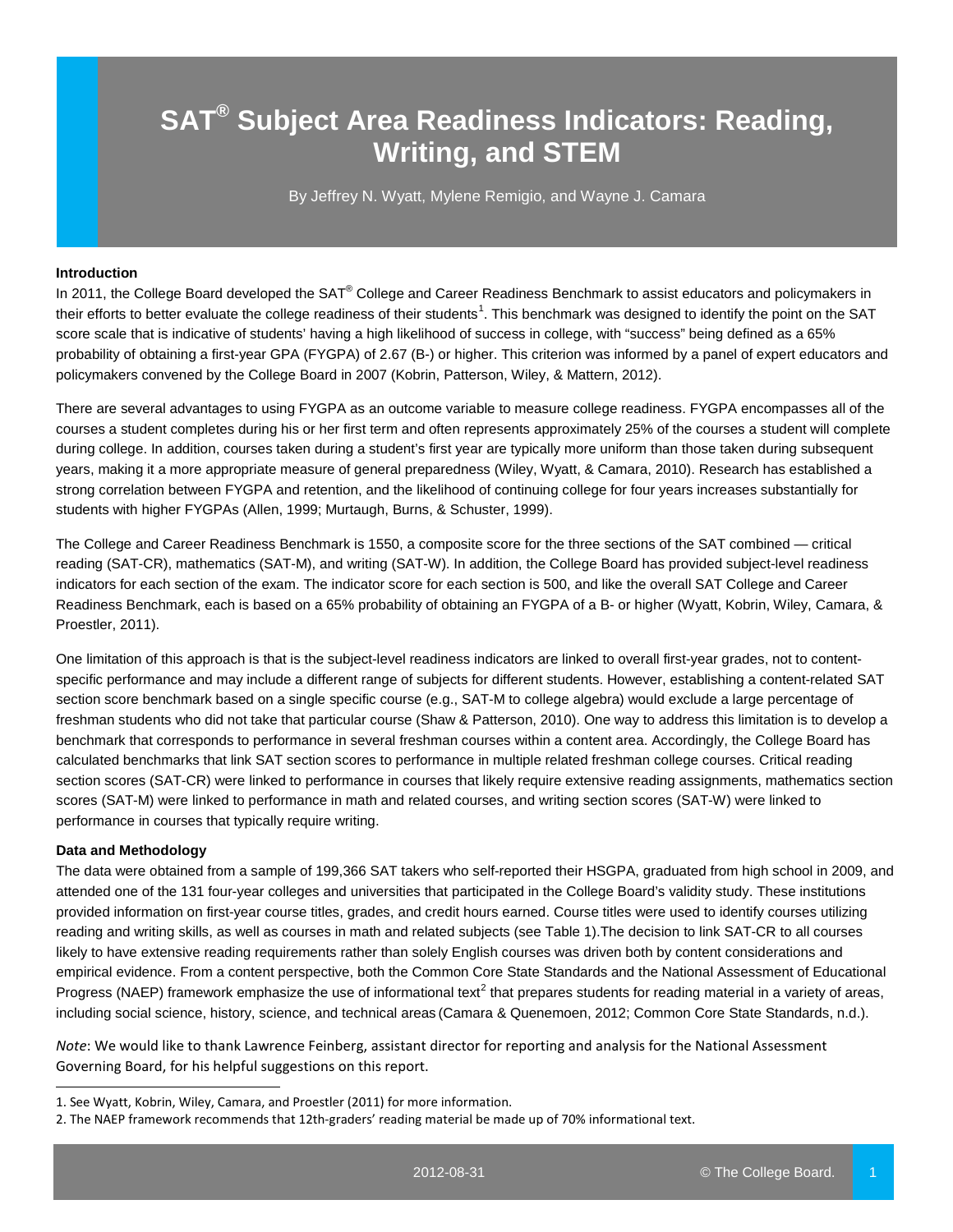From an empirical perspective, performance on AP Exams in English, history, and the social sciences is moderately to strongly correlated with both PSAT/NMSQT® critical reading section scores and PSAT/NMSQT writing section scores (Ewing, Camara, & Millsap, 2006). This suggests that reading and writing skills are related to success in entry-level college courses in these subjects.

Thus, SAT section scores were linked to college-level performance in course work in the subject areas as described in Table 1. Additionally, section scores were linked to content-specific FYGPAs rather than to individual course grades to provide a more complete picture of student performance than would individual course grades alone.

| iadio T. Ovuiso Ovinchi Algas tilat Oviistituto Ovinchi Alga i TOI As |                               |                  |       |           |                    |  |  |
|-----------------------------------------------------------------------|-------------------------------|------------------|-------|-----------|--------------------|--|--|
| Content Area                                                          | Reading                       | Writing          | Math  | Math and  | <b>STEM</b>        |  |  |
| FYGPA:                                                                |                               |                  |       | Science   |                    |  |  |
|                                                                       | - Business and                | - Business and   | -Math | - Math    | - Math             |  |  |
|                                                                       | Communications                | Communications   |       | - Science | - Science          |  |  |
| Included                                                              | - English (excluding writing) | - English        |       |           | - Computer Science |  |  |
| Course Work                                                           | - History                     | - History        |       |           | - Engineering      |  |  |
|                                                                       | - Humanities                  | - Humanities     |       |           |                    |  |  |
|                                                                       | - Social Science              | - Social Science |       |           |                    |  |  |

### Table 1: Course Content Areas that Constitute Content Area FYGPAs

## **Data Analyses**

Logistic regression was used to compute the SAT content benchmarks. Logistic regression is a statistical method that uses one or more predictor variables (in this case, an SAT section score) to predict a binary outcome (e.g., achieving a content FYGPA of 2.67 or higher). A series of separate logistic regression equations were estimated for each of the five content areas (see Table 1) using the SAT section score as the predictor variable and the dichotomized content-area FYGPA (e.g., 0 if below 2.67 and 1 if 2.67 or higher) as the outcome variable.

SAT section benchmarks were established for each of the 131 institutions participating in the College Board validity study. Any out-of-range institution-level benchmark (e.g., lower than 200 or higher than 800) was excluded,<sup>[3](#page-1-0)</sup> and the remaining institution-level benchmarks were averaged, weighted by the institution-level sample sizes. A total of 18 benchmarks were computed for each content area using six probability levels (from 50% to 75%) and three content area FYGPAs (i.e., 2.00, 2.67, and 3.00).

#### **Results**

Table 2 includes the results for each of the logistic regressions. This table contains the maximum number of institutions (*k)* and the sample size (*n*) for each subject-area analysis, the *k* and *n* used to create each of the 18 benchmarks, [4](#page-1-1) and the SAT content benchmark score. The content benchmark scores associated with a 65% probability of obtaining a 2.67 or higher are highlighted. These parameters were recommended by the College Board's panel of educators and policymakers, although it should be noted that these recommendations were made based on overall FYGPA and not content-specific FYGPAs.<sup>[5](#page-1-2)</sup> The content benchmark scores associated with a [6](#page-1-3)5% probability of obtaining a content FYGPA of 2.67 or higher were 500 on SAT-CR (to "reading" course FYGPAs<sup>6</sup>); 470 on SAT-W (to "writing" course FYGPAs); and, 610–630 on SAT-M, depending on the college course composition. The benchmark SAT-M score associated with a FYGPA composed strictly of math courses was 630; the SAT-M benchmark score associated with a combined math/science FYGPA was 620; and the SAT-M benchmark score associated with a STEM FYGPA was 610.

The benchmarks associated with subject area performance in critical reading and writing were considerably lower than those in math. However, this is expected given that mean college course grades in business and communications, English, history, humanities, and social science, tend to be higher than those in math and science<sup>[7](#page-1-4)</sup> (Shaw & Patterson, 2010). Table 3 shows the percent of SAT takers who obtained each of the subject area readiness indicators associated with a 65% probability of obtaining a content related GPA of a B-

<span id="page-1-0"></span>j 3. The number of institutions that were excluded because of out-of-range SAT values can be calculated from Table 2 by subtracting *K* from 131.

<span id="page-1-1"></span><sup>4.</sup> Schools whose benchmark score falls below 200 or above 800 were dropped, and the number of valid institutions can differ between benchmarks. More schools had "out of range" benchmark scores when 2.00 was used as the content GPA outcome (rather than 2.67 or 3.00), as there was less variability associated with achieving this outcome.

<span id="page-1-2"></span><sup>5.</sup> For more information, see http://research.collegeboard.org/rr2010-3.

<span id="page-1-3"></span><sup>6.</sup> See Table 1 for the course categorizations.

<span id="page-1-4"></span><sup>7.</sup> Mean college course grades were higher in engineering and computer science than in math and science. However, a smaller percentage of students took these courses.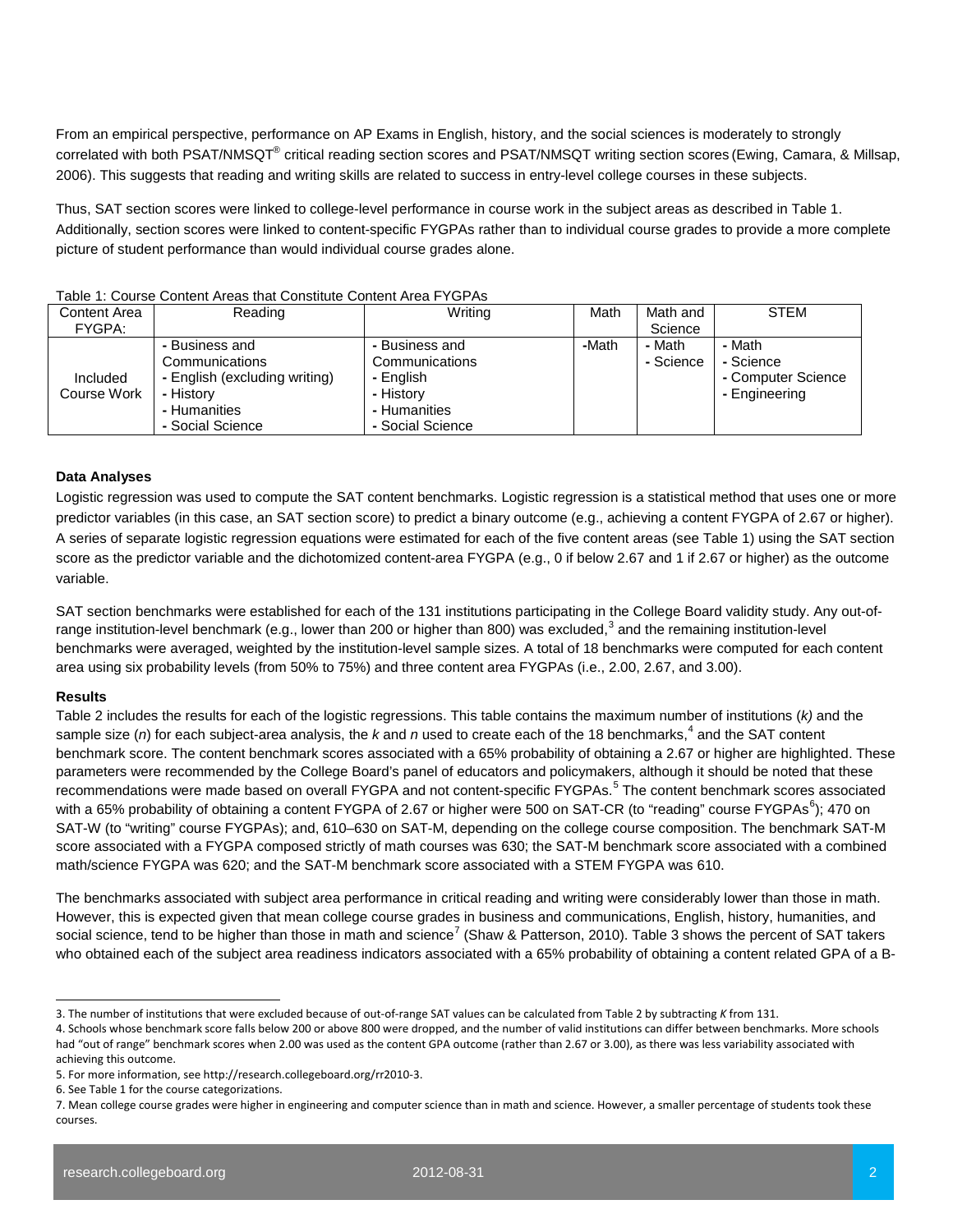or higher. Roughly half of SAT takers obtained the critical reading and writing benchmarks (49.1% and 55.6%, respectively) while less than one-quarter of SAT takers obtained the math, math and science, or STEM benchmarks.

The College Board now has a suite of college readiness benchmarks that provide information for a variety of purposes and objectives. The SAT College and Career Readiness Benchmark of 1550 provides an indicator of overall student readiness, while the SAT content benchmarks provide a measure of student readiness within specific content areas.

| Course               | Propability |     | Course Grade |            |     |         |            |     |         |            |
|----------------------|-------------|-----|--------------|------------|-----|---------|------------|-----|---------|------------|
|                      |             |     | 2.00         |            |     | 2.67    |            |     | 3.00    |            |
|                      |             | k   | n            | <b>SAT</b> | k   | n       | <b>SAT</b> | k   | n       | <b>SAT</b> |
| SAT-CR               | 50%         | 55  | 78,156       | 260        | 126 | 184,526 | 410        | 130 | 186,061 | 480        |
| To                   | 55%         | 65  | 95.963       | 280        | 129 | 185,899 | 440        | 131 | 186,282 | 510        |
| "Reading" Courses    | 60%         | 75  | 106,630      | 300        | 129 | 185,899 | 470        | 131 | 186,282 | 540        |
| $(K = 131)$          | 65%         | 83  | 125,284      | 310        | 130 | 186,061 | 500        | 131 | 186,282 | 570        |
| $(N = 186, 282)$     | 70%         | 94  | 143,432      | 340        | 131 | 186,282 | 530        | 130 | 185,051 | 590        |
|                      | 75%         | 98  | 147,238      | 370        | 131 | 186,282 | 560        | 130 | 185,051 | 630        |
| SAT-W                | 50%         | 56  | 79,531       | 250        | 124 | 185,286 | 400        | 131 | 193,974 | 470        |
| To                   | 55%         | 67  | 95,671       | 270        | 128 | 191,975 | 420        | 131 | 193,974 | 490        |
| "Writing" Courses    | 60%         | 72  | 106,630      | 290        | 130 | 193,285 | 440        | 131 | 193,974 | 520        |
| $(K = 131)$          | 65%         | 83  | 122.802      | 300        | 131 | 193,974 | 470        | 131 | 193.974 | 540        |
| $(N = 193,974)$      | 70%         | 93  | 141,746      | 320        | 131 | 193,974 | 500        | 131 | 193,974 | 570        |
|                      | 75%         | 104 | 156,964      | 350        | 131 | 193,974 | 530        | 131 | 193,974 | 600        |
| SAT-M                | 50%         | 108 | 120,463      | 350        | 129 | 142,609 | 520        | 131 | 143,665 | 570        |
| To                   | 55%         | 115 | 129,834      | 370        | 130 | 142,864 | 560        | 131 | 143,665 | 600        |
| All Math Courses     | 60%         | 121 | 134,553      | 400        | 130 | 142,864 | 590        | 131 | 143.665 | 640        |
| $(K = 131)$          | 65%         | 124 | 141,195      | 430        | 130 | 142,864 | 630        | 128 | 139,892 | 670        |
| $(N = 143,665)$      | 70%         | 126 | 141,728      | 470        | 129 | 140,977 | 660        | 122 | 131,485 | 700        |
|                      | 75%         | 129 | 142,509      | 510        | 122 | 133,765 | 700        | 109 | 110,658 | 720        |
| SAT-M                | 50%         | 114 | 161,190      | 350        | 130 | 175,439 | 530        | 130 | 175,496 | 600        |
| To                   | 55%         | 117 | 163,215      | 380        | 130 | 175,439 | 560        | 128 | 173,633 | 620        |
| Math/Science Courses | 60%         | 120 | 163,996      | 410        | 129 | 174,229 | 590        | 128 | 173.633 | 650        |
| $(K = 131)$          | 65%         | 128 | 173,875      | 430        | 129 | 174,229 | 620        | 127 | 171,387 | 680        |
| $(N = 175,654)$      | 70%         | 131 | 175,654      | 460        | 128 | 173,633 | 650        | 124 | 163,256 | 710        |
|                      | 75%         | 130 | 174,387      | 500        | 127 | 171,387 | 680        | 109 | 142,646 | 730        |
| SAT-M                | 50%         | 115 | 165,538      | 350        | 130 | 178,540 | 520        | 129 | 177.323 | 590        |
| To                   | 55%         | 115 | 165,538      | 380        | 130 | 178,540 | 550        | 129 | 177,323 | 620        |
| <b>STEM Courses</b>  | 60%         | 122 | 168,330      | 400        | 129 | 177,323 | 580        | 128 | 176,705 | 650        |
| $(K = 131)$          | 65%         | 125 | 170,317      | 430        | 129 | 177,323 | 610        | 125 | 173,753 | 670        |
| $(N = 178, 755)$     | 70%         | 129 | 177.337      | 460        | 128 | 176,705 | 640        | 123 | 169,840 | 700        |
|                      | 75%         | 129 | 177,100      | 500        | 126 | 173.921 | 670        | 112 | 152,925 | 730        |

Table 2: SAT Scores Associated with a Given Probability of Obtaining First-Year Course Content GPA<br>Course Crode Course **Course Course Course Course Grade** 

# Table 3: Percentage of SAT Takers Graduating in 2012 Who Obtained the Subject Area Readiness Benchmarks<sup>[8](#page-2-0)</sup>

| Subiect      | Section | Criteria  | <b>Benchmark</b> | Percent Attaining |
|--------------|---------|-----------|------------------|-------------------|
| Reading      | SAT-CR  | 65% of B- | 500              | 49.1              |
| Writing      | SAT-W   | 65% of B- | 470              | 55.6              |
| Math         | SAT-M   | 65% of B- | 630              | 18.4              |
| Math/Science | SAT-M   | 65% of B- | 620              | 20.4              |
| <b>STEM</b>  | SAT-M   | 65% of B- | 610              | 22.5              |

Note*:* The criteria are based on a first-year GPA in relevant courses as described in Table 1.

<span id="page-2-0"></span>j